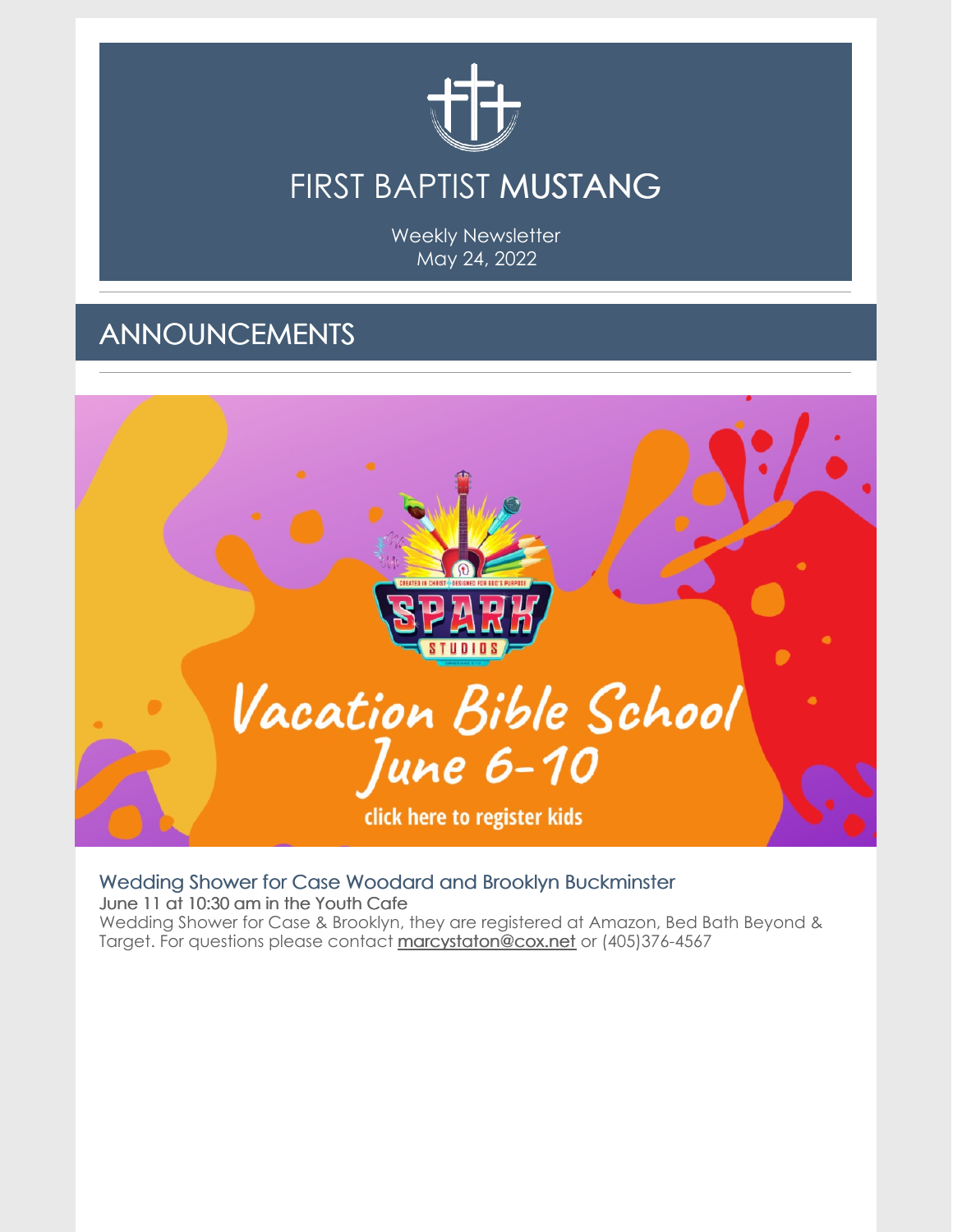# **CELEBRATE LIBERTY JUNE 25**

### **FBCMUSTANG**

#### Celebrate Liberty

June 25 from 7-9 pm in the parking lot at FBCM

This will be a great FREE family-friendly event. Bring your neighbors & plan to be with us as we interact with our community in a unique way. We will enjoy bounce houses, food trucks (for purchase) & music followed by the City of Mustang Fireworks display across Mustang Road. For questions please contact [lisa@fbcmustang.org](mailto:lisa@fbcmustang.org) or (405)376-4567. Sign up to volunteer at the Ministry Connection.

#### Family Fun Event

#### June 14 from 10-noon at the Moore Splash Pad

All families meet at the Little River Splash Pad in Moore for a fun morning of hanging out with friends. Bring your kids of all ages for a fun time of fellowship. No drop-offs--Parents MUST ATTEND this event! For questions please contact [kathy@fbcmustang.org](mailto:kathy@fbcmustang.org) or (405)623-3164.

#### Tutoring Children and Youth (TCY) Workshop

June 17 (5 pm- 8:30 pm) & June 18 (8:30 am - 5:15 pm) at FBCMustang The Tutoring Children and Youth (TCY) Workshop equips local church volunteers to intentionally share the Gospel while helping children and youth who have academic needs in reading and other school subjects. For questions please contact Barbara Marlett [barbaramarlett@sbcglobal.net](mailto:barbaramarlett@sbcglobal.net) There will be <sup>a</sup> sign-up at the Ministry Connection to let Barbara know if you're interested or if you registered online for this training.